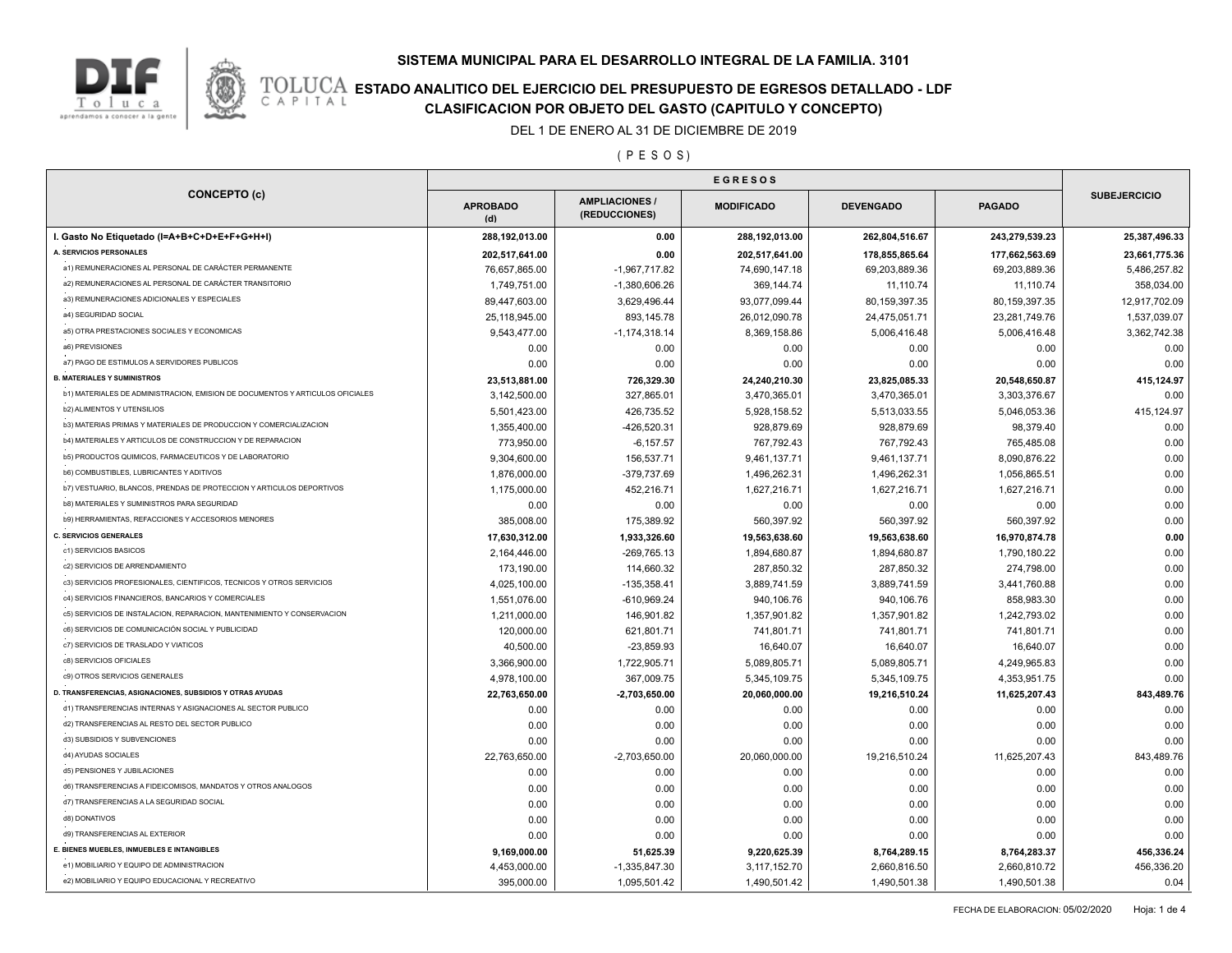### **SISTEMA MUNICIPAL PARA EL DESARROLLO INTEGRAL DE LA FAMILIA. 3101**



# **TOLUCA ESTADO ANALITICO DEL EJERCICIO DEL PRESUPUESTO DE EGRESOS DETALLADO - LDF**<br>CAPITAL CIASIFICACION POR OBJETO DEL GASTO (CAPITULO Y CONCEPTO) **CLASIFICACION POR OBJETO DEL GASTO (CAPITULO Y CONCEPTO)**

DEL 1 DE ENERO AL 31 DE DICIEMBRE DE 2019

( P E S O S )

|                                                                                                                |                        | <b>EGRESOS</b>                        |                   |                  |               |                     |  |
|----------------------------------------------------------------------------------------------------------------|------------------------|---------------------------------------|-------------------|------------------|---------------|---------------------|--|
| <b>CONCEPTO (c)</b>                                                                                            | <b>APROBADO</b><br>(d) | <b>AMPLIACIONES/</b><br>(REDUCCIONES) | <b>MODIFICADO</b> | <b>DEVENGADO</b> | <b>PAGADO</b> | <b>SUBEJERCICIO</b> |  |
| e3) EQUIPO E INSTRUMENTAL MEDICO Y DE LABORATORIO                                                              | 476,000.00             | 186,263.92                            | 662,263.92        | 662,263.92       | 662,263.92    | 0.00                |  |
| e4) VEHICULOS Y EQUIPO DE TRANSPORTE                                                                           | 3,725,000.00           | $-260, 191.72$                        | 3,464,808.28      | 3,464,808.28     | 3,464,808.28  | 0.00                |  |
| e5) EQUIPO DE DEFENSA Y SEGURIDAD                                                                              | 0.00                   | 0.00                                  | 0.00              | 0.00             | 0.00          | 0.00                |  |
| e6) MAQUINARIA, OTROS EQUIPOS Y HERRAMIENTAS                                                                   | 20,000.00              | 434,985.63                            | 454,985.63        | 454,985.63       | 454,985.63    | 0.00                |  |
| e7) ACTIVOS BIOLOGICOS                                                                                         | 0.00                   | 0.00                                  | 0.00              | 0.00             | 0.00          | 0.00                |  |
| e8) BIENES INMUEBLES                                                                                           | 0.00                   | 0.00                                  | 0.00              | 0.00             | 0.00          | 0.00                |  |
| e9) ACTIVOS INTANGIBLES                                                                                        | 100,000.00             | $-69,086.56$                          | 30,913.44         | 30,913.44        | 30,913.44     | 0.00                |  |
| <b>F. INVERSION PUBLICA</b>                                                                                    | 10,000,000.00          | 0.00                                  | 10,000,000.00     | 9,989,230.00     | 5,118,061.38  | 10,770.00           |  |
| f1) OBRA PUBLICA EN BIENES DE DOMINIO PUBLICO                                                                  | 0.00                   | 0.00                                  | 0.00              | 0.00             | 0.00          | 0.00                |  |
| f2) OBRA PUBLICA EN BIENES PROPIOS                                                                             | 10,000,000.00          | 0.00                                  | 10,000,000.00     | 9,989,230.00     | 5,118,061.38  | 10,770.00           |  |
| f3) PROYECTOS PRODUCTIVOS Y ACCIONES DE FOMENTO                                                                | 0.00                   | 0.00                                  | 0.00              | 0.00             | 0.00          | 0.00                |  |
| <b>G. INVERSIONES FINANCIERAS Y OTRAS PROVISIONES</b>                                                          | 0.00                   | 0.00                                  | 0.00              | 0.00             | 0.00          | 0.00                |  |
| g1) INVERSIONES PARA EL FOMENTO DE ACTIVIDADES PRODUCTIVAS                                                     | 0.00                   | 0.00                                  | 0.00              | 0.00             | 0.00          | 0.00                |  |
| g2) ACCIONES Y PARTICIPACIONES DE CAPITAL                                                                      | 0.00                   | 0.00                                  | 0.00              | 0.00             | 0.00          | 0.00                |  |
| g3) COMPRA DE TITULOS Y VALORES                                                                                | 0.00                   | 0.00                                  | 0.00              | 0.00             | 0.00          | 0.00                |  |
| g4) CONCESION DE PRESTAMOS                                                                                     | 0.00                   | 0.00                                  | 0.00              | 0.00             | 0.00          | 0.00                |  |
| g5) INVERSIONES EN FIDEICOMISOS, MANDATOS Y OTROS ANALOGOS<br>FIDEICOMISO DE DESASTRES NATURALES (INFORMATIVO) | 0.00                   | 0.00                                  | 0.00              | 0.00             | 0.00          | 0.00                |  |
| g6) OTRAS INVERSIONES FINANCIERAS                                                                              | 0.00                   | 0.00                                  | 0.00              | 0.00             | 0.00          | 0.00                |  |
| g7) PROVISIONES PARA CONTINGENCIAS Y OTRAS EROGACIONES ESPECIALES                                              | 0.00                   | 0.00                                  | 0.00              | 0.00             | 0.00          | 0.00                |  |
| H. PARTICIPACIONES Y APORTACIONES                                                                              | 0.00                   | 0.00                                  | 0.00              | 0.00             | 0.00          | 0.00                |  |
| h1) PARTICIPACIONES                                                                                            | 0.00                   | 0.00                                  | 0.00              | 0.00             | 0.00          | 0.00                |  |
| h2) APORTACIONES                                                                                               | 0.00                   | 0.00                                  | 0.00              | 0.00             | 0.00          | 0.00                |  |
| h3) CONVENIOS                                                                                                  | 0.00                   | 0.00                                  | 0.00              | 0.00             | 0.00          | 0.00                |  |
| I. DEUDA PUBLICA                                                                                               | 2,597,529.00           | -7,631.29                             | 2,589,897.71      | 2,589,897.71     | 2,589,897.71  | 0.00                |  |
| i1) AMORTIZACION DE LA DEUDA PUBLICA                                                                           | 0.00                   | 0.00                                  | 0.00              | 0.00             | 0.00          | 0.00                |  |
| i2) INTERESES DE LA DEUDA PUBLICA                                                                              | 0.00                   | 0.00                                  | 0.00              | 0.00             | 0.00          | 0.00                |  |
| i3) COMISIONES DE LA DEUDA PUBLICA                                                                             | 0.00                   | 0.00                                  | 0.00              | 0.00             | 0.00          | 0.00                |  |
| i4) GASTOS DE LA DEUDA PUBLICA                                                                                 | 0.00                   | 0.00                                  | 0.00              | 0.00             | 0.00          | 0.00                |  |
| i5) COSTO POR COBERTURAS                                                                                       | 0.00                   | 0.00                                  | 0.00              | 0.00             | 0.00          | 0.00                |  |
| i6) APOYOS FINANCIEROS                                                                                         | 0.00                   | 0.00                                  | 0.00              | 0.00             | 0.00          | 0.00                |  |
| i7) ADEUDOS DE EJERCICIOS FISCALES ANTERIORES (ADEFAS)                                                         | 2,597,529.00           | $-7,631.29$                           | 2,589,897.71      | 2,589,897.71     | 2,589,897.71  | 0.00                |  |
| II. Gasto Etiquetado (II=A+B+C+D+E+F+G+H+I)                                                                    | 0.00                   | 0.00                                  | 0.00              | 0.00             | 0.00          | 0.00                |  |
| A. SERVICIOS PERSONALES                                                                                        | 0.00                   | 0.00                                  | 0.00              | 0.00             | 0.00          | 0.00                |  |
| a1) REMUNERACIONES AL PERSONAL DE CARÁCTER PERMANENTE                                                          | 0.00                   | 0.00                                  | 0.00              | 0.00             | 0.00          | 0.00                |  |
| a2) REMUNERACIONES AL PERSONAL DE CARÁCTER TRANSITORIO                                                         | 0.00                   | 0.00                                  | 0.00              | 0.00             | 0.00          | 0.00                |  |
| a3) REMUNERACIONES ADICIONALES Y ESPECIALES                                                                    | 0.00                   | 0.00                                  | 0.00              | 0.00             | 0.00          | 0.00                |  |
| a4) SEGURIDAD SOCIAL                                                                                           | 0.00                   | 0.00                                  | 0.00              | 0.00             | 0.00          | 0.00                |  |
| a5) OTRA PRESTACIONES SOCIALES Y ECONOMICAS                                                                    | 0.00                   | 0.00                                  | 0.00              | 0.00             | 0.00          | 0.00                |  |
| a6) PREVISIONES                                                                                                | 0.00                   | 0.00                                  | 0.00              | 0.00             | 0.00          | 0.00                |  |
| a7) PAGO DE ESTIMULOS A SERVIDORES PUBLICOS                                                                    | 0.00                   | 0.00                                  | 0.00              | 0.00             | 0.00          | 0.00                |  |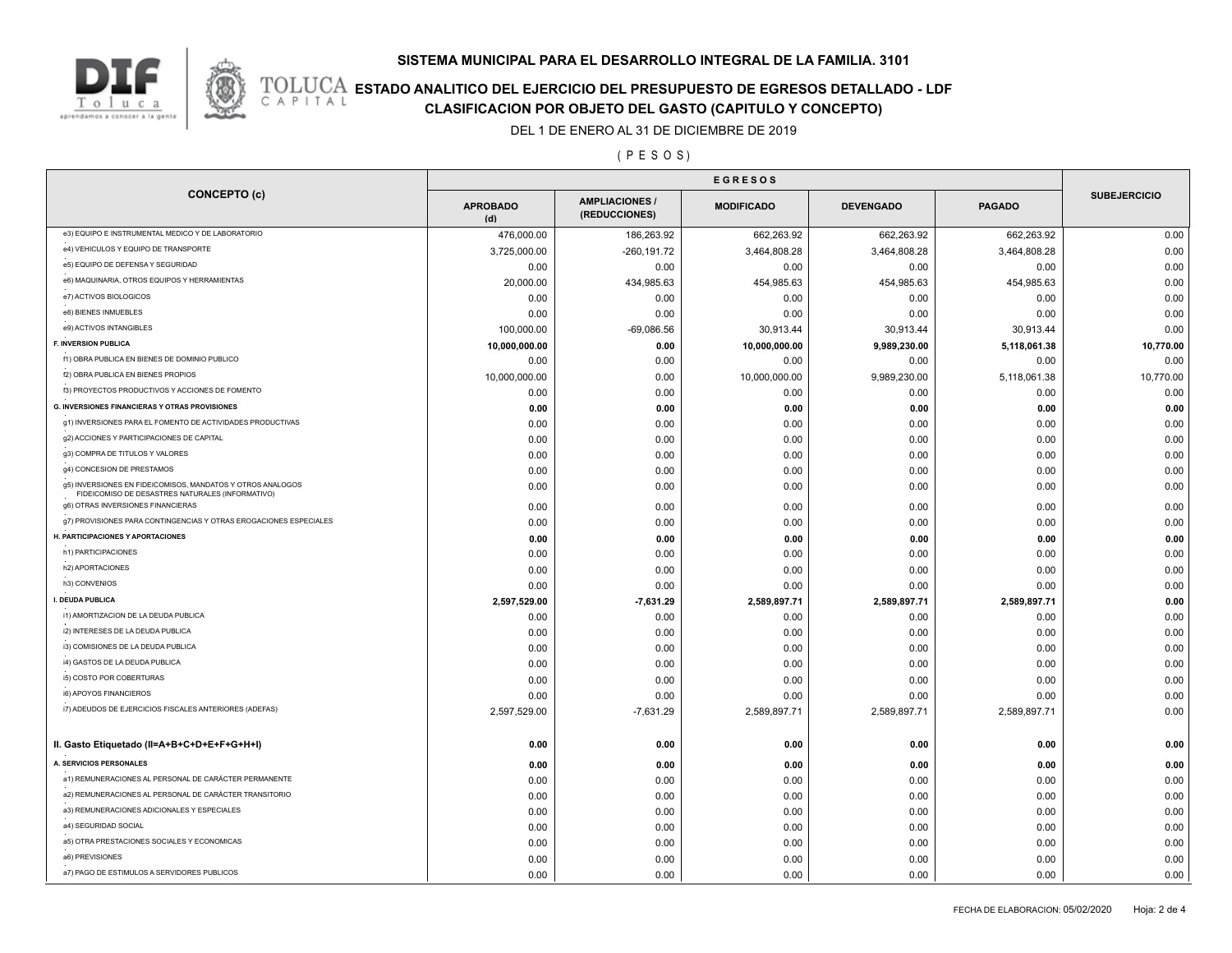### **SISTEMA MUNICIPAL PARA EL DESARROLLO INTEGRAL DE LA FAMILIA. 3101**



# **TOLUCA ESTADO ANALITICO DEL EJERCICIO DEL PRESUPUESTO DE EGRESOS DETALLADO - LDF**<br>CAPITAL CIASIFICACION POR OBJETO DEL GASTO (CAPITULO Y CONCEPTO) **CLASIFICACION POR OBJETO DEL GASTO (CAPITULO Y CONCEPTO)**

DEL 1 DE ENERO AL 31 DE DICIEMBRE DE 2019

( P E S O S )

| <b>CONCEPTO (c)</b>                                                           | <b>APROBADO</b><br>(d) | <b>AMPLIACIONES/</b><br>(REDUCCIONES) | <b>MODIFICADO</b> | <b>DEVENGADO</b> | <b>PAGADO</b> | <b>SUBEJERCICIO</b> |  |
|-------------------------------------------------------------------------------|------------------------|---------------------------------------|-------------------|------------------|---------------|---------------------|--|
| <b>B. MATERIALES Y SUMINISTROS</b>                                            | 0.00                   | 0.00                                  | 0.00              | 0.00             | 0.00          | 0.00                |  |
| b1) MATERIALES DE ADMINISTRACION, EMISION DE DOCUMENTOS Y ARTICULOS OFICIALES | 0.00                   | 0.00                                  | 0.00              | 0.00             | 0.00          | 0.00                |  |
| <b>b2) ALIMENTOS Y UTENSILIOS</b>                                             | 0.00                   | 0.00                                  | 0.00              | 0.00             | 0.00          | 0.00                |  |
| b3) MATERIAS PRIMAS Y MATERIALES DE PRODUCCION Y COMERCIALIZACION             | 0.00                   | 0.00                                  | 0.00              | 0.00             | 0.00          | 0.00                |  |
| b4) MATERIALES Y ARTICULOS DE CONSTRUCCION Y DE REPARACION                    | 0.00                   | 0.00                                  | 0.00              | 0.00             | 0.00          | 0.00                |  |
| b5) PRODUCTOS QUIMICOS, FARMACEUTICOS Y DE LABORATORIO                        | 0.00                   | 0.00                                  | 0.00              | 0.00             | 0.00          | 0.00                |  |
| b6) COMBUSTIBLES, LUBRICANTES Y ADITIVOS                                      | 0.00                   | 0.00                                  | 0.00              | 0.00             | 0.00          | 0.00                |  |
| b7) VESTUARIO, BLANCOS, PRENDAS DE PROTECCION Y ARTICULOS DEPORTIVOS          | 0.00                   | 0.00                                  | 0.00              | 0.00             | 0.00          | 0.00                |  |
| b8) MATERIALES Y SUMINISTROS PARA SEGURIDAD                                   | 0.00                   | 0.00                                  | 0.00              | 0.00             | 0.00          | 0.00                |  |
| b9) HERRAMIENTAS, REFACCIONES Y ACCESORIOS MENORES                            | 0.00                   | 0.00                                  | 0.00              | 0.00             | 0.00          | 0.00                |  |
| <b>C. SERVICIOS GENERALES</b>                                                 | 0.00                   | 0.00                                  | 0.00              | 0.00             | 0.00          | 0.00                |  |
| c1) SERVICIOS BASICOS                                                         | 0.00                   | 0.00                                  | 0.00              | 0.00             | 0.00          | 0.00                |  |
| c2) SERVICIOS DE ARRENDAMIENTO                                                | 0.00                   | 0.00                                  | 0.00              | 0.00             | 0.00          | 0.00                |  |
| c3) SERVICIOS PROFESIONALES, CIENTIFICOS, TECNICOS Y OTROS SERVICIOS          | 0.00                   | 0.00                                  | 0.00              | 0.00             | 0.00          | 0.00                |  |
| c4) SERVICIOS FINANCIEROS, BANCARIOS Y COMERCIALES                            | 0.00                   | 0.00                                  | 0.00              | 0.00             | 0.00          | 0.00                |  |
| c5) SERVICIOS DE INSTALACION, REPARACION, MANTENIMIENTO Y CONSERVACION        | 0.00                   | 0.00                                  | 0.00              | 0.00             | 0.00          | 0.00                |  |
| c6) SERVICIOS DE COMUNICACIÓN SOCIAL Y PUBLICIDAD                             | 0.00                   | 0.00                                  | 0.00              | 0.00             | 0.00          | 0.00                |  |
| c7) SERVICIOS DE TRASLADO Y VIATICOS                                          | 0.00                   | 0.00                                  | 0.00              | 0.00             | 0.00          | 0.00                |  |
| c8) SERVICIOS OFICIALES                                                       | 0.00                   | 0.00                                  | 0.00              | 0.00             | 0.00          | 0.00                |  |
| c9) OTROS SERVICIOS GENERALES                                                 | 0.00                   | 0.00                                  | 0.00              | 0.00             | 0.00          | 0.00                |  |
| D. TRANSFERENCIAS, ASIGNACIONES, SUBSIDIOS Y OTRAS AYUDAS                     | 0.00                   | 0.00                                  | 0.00              | 0.00             | 0.00          | 0.00                |  |
| d1) TRANSFERENCIAS INTERNAS Y ASIGNACIONES AL SECTOR PUBLICO                  | 0.00                   | 0.00                                  | 0.00              | 0.00             | 0.00          | 0.00                |  |
| d2) TRANSFERENCIAS AL RESTO DEL SECTOR PUBLICO                                | 0.00                   | 0.00                                  | 0.00              | 0.00             | 0.00          | 0.00                |  |
| d3) SUBSIDIOS Y SUBVENCIONES                                                  | 0.00                   | 0.00                                  | 0.00              | 0.00             | 0.00          | 0.00                |  |
| d4) AYUDAS SOCIALES                                                           | 0.00                   | 0.00                                  | 0.00              | 0.00             | 0.00          | 0.00                |  |
| d5) PENSIONES Y JUBILACIONES                                                  | 0.00                   | 0.00                                  | 0.00              | 0.00             | 0.00          | 0.00                |  |
| d6) TRANSFERENCIAS A FIDEICOMISOS, MANDATOS Y OTROS ANALOGOS                  | 0.00                   | 0.00                                  | 0.00              | 0.00             | 0.00          | 0.00                |  |
| d7) TRANSFERENCIAS A LA SEGURIDAD SOCIAL                                      | 0.00                   | 0.00                                  | 0.00              | 0.00             | 0.00          | 0.00                |  |
| d8) DONATIVOS                                                                 | 0.00                   | 0.00                                  | 0.00              | 0.00             | 0.00          | 0.00                |  |
| d9) TRANSFERENCIAS AL EXTERIOR                                                | 0.00                   | 0.00                                  | 0.00              | 0.00             | 0.00          | 0.00                |  |
| E. BIENES MUEBLES, INMUEBLES E INTANGIBLES                                    | 0.00                   | 0.00                                  | 0.00              | 0.00             | 0.00          | 0.00                |  |
| e1) MOBILIARIO Y EQUIPO DE ADMINISTRACION                                     | 0.00                   | 0.00                                  | 0.00              | 0.00             | 0.00          | 0.00                |  |
| e2) MOBILIARIO Y EQUIPO EDUCACIONAL Y RECREATIVO                              |                        |                                       | 0.00              |                  | 0.00          | 0.00                |  |
| e3) EQUIPO E INSTRUMENTAL MEDICO Y DE LABORATORIO                             | 0.00                   | 0.00                                  |                   | 0.00             |               | 0.00                |  |
| e4) VEHICULOS Y EQUIPO DE TRANSPORTE                                          | 0.00                   | 0.00                                  | 0.00              | 0.00             | 0.00          |                     |  |
| e5) EQUIPO DE DEFENSA Y SEGURIDAD                                             | 0.00                   | 0.00                                  | 0.00              | 0.00             | 0.00          | 0.00                |  |
| e6) MAQUINARIA, OTROS EQUIPOS Y HERRAMIENTAS                                  | 0.00                   | 0.00                                  | 0.00              | 0.00             | 0.00          | 0.00                |  |
| e7) ACTIVOS BIOLOGICOS                                                        | 0.00                   | 0.00                                  | 0.00              | 0.00             | 0.00          | 0.00                |  |
| e8) BIENES INMUEBLES                                                          | 0.00                   | 0.00                                  | 0.00              | 0.00             | 0.00          | 0.00                |  |
| e9) ACTIVOS INTANGIBLES                                                       | 0.00                   | 0.00                                  | 0.00              | 0.00             | 0.00          | 0.00                |  |
| <b>F. INVERSION PUBLICA</b>                                                   | 0.00                   | 0.00                                  | 0.00              | 0.00             | 0.00          | 0.00                |  |
|                                                                               | 0.00                   | 0.00                                  | 0.00              | 0.00             | 0.00          | 0.00                |  |
| f1) OBRA PUBLICA EN BIENES DE DOMINIO PUBLICO                                 | 0.00                   | 0.00                                  | 0.00              | 0.00             | 0.00          | 0.00                |  |